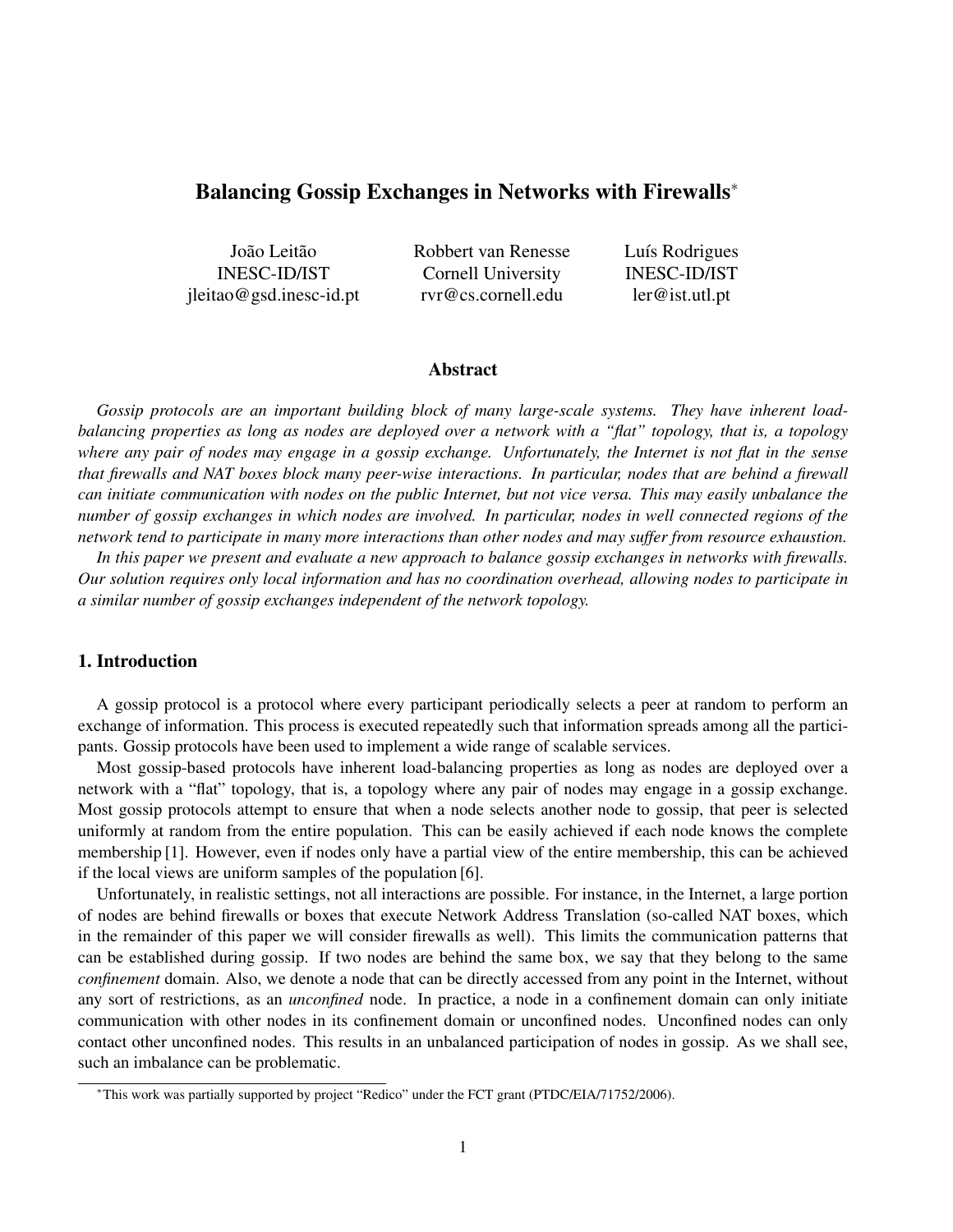Much work on efficient gossip protocols focuses on reducing bandwidth requirements. The most significant source of bandwidth use is when two peers are gossiping to reconcile their respective states. In the original Clearinghouse paper [3], the authors propose an iterative reconciliation technique, where nodes compare their internal states using hash functions, and exchange the most recent updated they performed until their states become reconciled. Byers, Considine, and Mitzenmacher [2] improve on this design by combining Bloom filters, Merckle trees, and Patricia tries. Trachtenberg, Minsky, and Zippel [14] propose a method based on characteristic polynomials.

While effective in reducing bandwidth, these techniques require significant CPU resources to reconcile state. Besides the computations involved in state reconciliation itself, there is often a non-negligible amount of work required to serialize and deserialize objects that are transmitted, as well as signing and/or encryption in case any level of security is required. For example, in a commercial Java-based deployment of Astrolabe [16], a gossipbased aggregation service that uses Bloom filters and Merckle trees for reconciliation, nodes spend approximately 3% CPU time on all these operations. In a Planetlab deployment of Fireflies [9], a secure gossip-based overlay network that uses the reconciliation technique of Trachtenberg et al. [14], as well as public key cryptography, nodes use approximately 10% CPU time.

While significant enough, it is worth considering what would happen if there were a relatively small number of unconfined nodes in the presence of a large number of "islands" with confined nodes behind a firewall. The unconfined nodes would have to act as gateways for all information that is gossiped between all participants. In doing so, either unconfined nodes will experience a much larger networking and CPU load than ordinary peers (likely becoming CPU saturated), or by equalizing loads, dissemination times would be significantly increased compared to a "flat" network in which no nodes are confined.

In this paper we present and evaluate a new approach to balance gossip exchanges in networks with firewalls. Our solution requires only local information and has no coordination overhead, allowing all nodes in the system to participate using a similar rate of gossip exchanges, independent of the network topology.

The rest of this paper is organized as follows. Section 2 describes our approach to balance gossip exchanges in networks with firewalls. Section 3 presents experimental results that validate our approach. Section 4 discusses related work and Section 5 concludes this paper.

#### 2. Balancing Gossip

In this section we describe the rationale for our approach and provide a full description of our gossip protocol.

### 2.1. Rationale

Our approach stems from the observation that the only way to convey information from a node  $p$  (in a confinement domain) to another node q (in a different confinement domain) is via an unconfined node  $u$ . That is, since p and q cannot communicate directly, it is unavoidable that some unconfined node  $u$  acts as a mediator. One way for u to act as a mediator is to engage in two full gossip exchanges. In detail, if node  $p$  first engages in a gossip exchange with u and, subsequently, node q engages in another gossip exchange with  $u$ ,  $u$  is able to convey information from  $p$  to  $q$ . It is possible to alleviate the extra load on  $u$  if it merely serves as a router of messages exchanged between  $p$  and  $q$ , instead of executing the full gossip operation (as we have seen, full gossip can consume a substantial portion of CPU resources).

Therefore, the key idea of our approach is that nodes should have a dual operation mode: they sometimes participate in complete gossip exchanges (to update and propagate their own state) and sometime participate only has routers, forwarding messages exchanged between nodes that would otherwise not be able to communicate. There are several challenges in the implementation of this strategy:

 $i)$  Nodes should not be required to figure out if they are confined or unconfined. Ideally, all nodes would simply execute the same algorithm, and the emergent behavior of the system would ensure that a balanced participation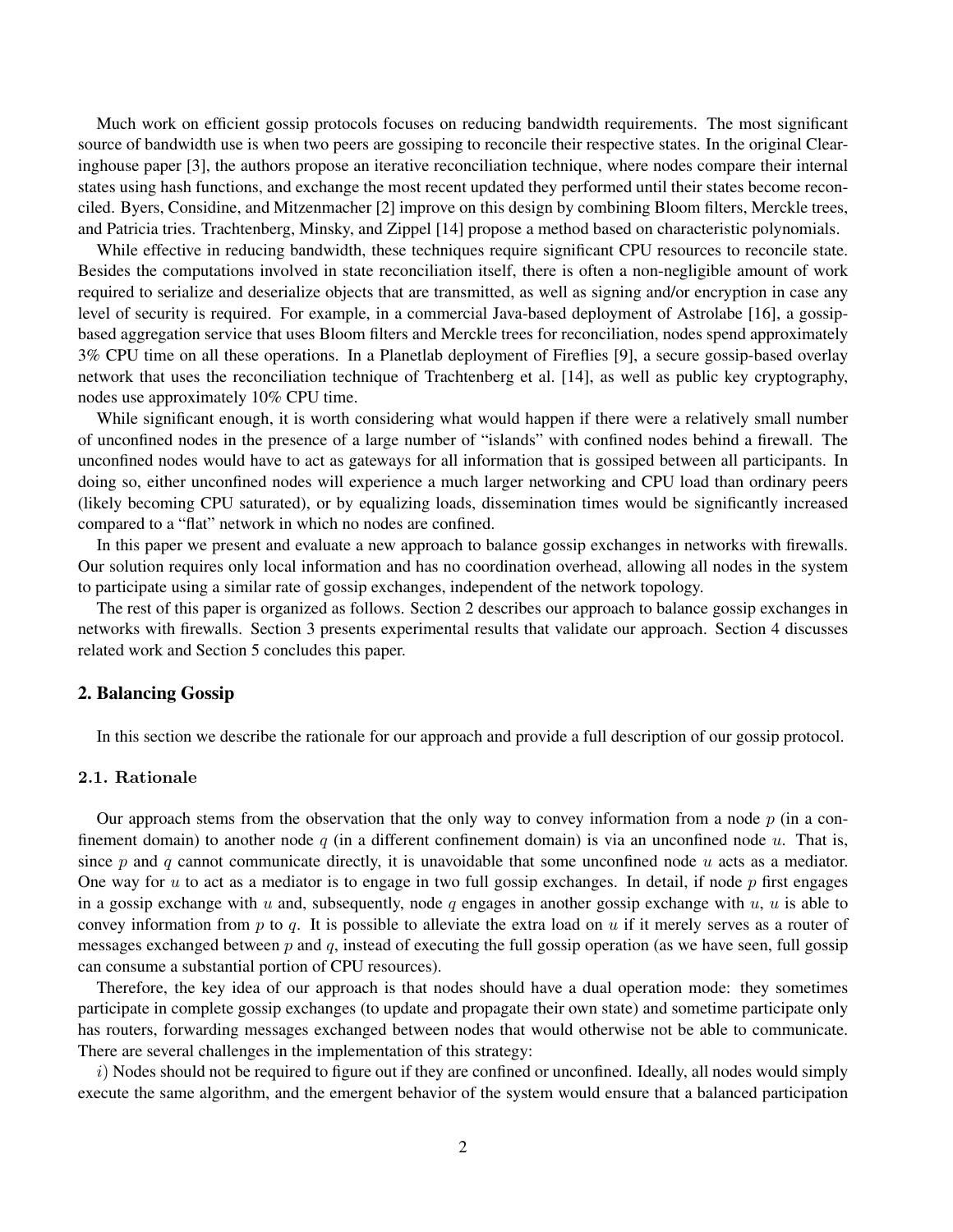#### Algorithm 1: Protocol

```
Internal data:
   cache ←− ⊥
   quota ←− 1
   view //Managed by an external membership protocol
1: every \Delta T do
2: p \longleftarrow \text{random}(view)3: Send(GOSSIP(\emptyset \cup me, 1), p)
4: quota ← quota +1
5: upon Receive(GOSSIP(path,hop)) do
6: if quota > 0 or hop = TTL or cache = \perp then
7: quota ← quota −1
8: trigger Deliver(GOSSIP)
9: n \leftarrow last(path)<br>10: Send(GOSSIPRE
            Send(GOSSIPREPLY(path \langle n \rangle, n)
11: else
12: path ← path ∪ me13: Send(GOSSIP(path,hop+1), cache)
14: if hop = 1 then<br>15: cache
            15: cache ←− last(path)
16: upon Receive(GOSSIPREPLY(path) do
17: if path = \emptyset then
18: trigger Deliver(GOSSIPREPLY)
19: else
20: n \leftarrow last(path)
21: Send(GOSSIPREPLY(path \setminus n), n)
```
in full gossip exchanges would happen.

 $ii)$  Nodes should use a localized algorithm to decide when to accept to participate in a full gossip exchange or when to merely serve as a router.

iii) An unconfined node u should be able to route messages between confined nodes p and q despite the fact that it cannot be the initiator of communication to  $p$  or to  $q$ .

These challenges are addressed in our protocol using the following two complementary techniques:

i) Nodes keep track of how many gossip exchanges they initiated and how many gossip exchanges they have accepted (initiated by other peers). In a balanced network, on average, every node participates in the same number of gossip exchanges initiated by itself and by other peers. Therefore, we define a quota that limits the number of gossip exchanges initiated by other nodes, in excess of the gossips initiated by itself, in which a node participates. The quota is increased when the node initiates a gossip exchange and decreased when it accepts a gossip exchange. When a node runs out of quota it no longer accepts gossip exchanges and simply acts as a router of the gossip request.

 $ii)$  Nodes that accept a connection keep the connection to that node open<sup>1</sup>. For instance, if an unconfined node  $u$  receives a gossip request from node  $q$ , it keeps the connection to  $q$  open until it receives another gossip request directly from some other peer. In this way, if node  $u$  is later contacted by another node  $p$  and its quota has been exhausted,  $u$  can route  $p$ 's request to  $q$ .

# 2.2. Protocol

Algorithm 1 presents pseudo-code for our protocol. We assume that each node in our system has access to a view that contains identifiers of other nodes in the system with whom it can engage in direct communication (i.e.,

<sup>&</sup>lt;sup>1</sup>The mechanism to maintain this connection open depends on the transport protocol being used.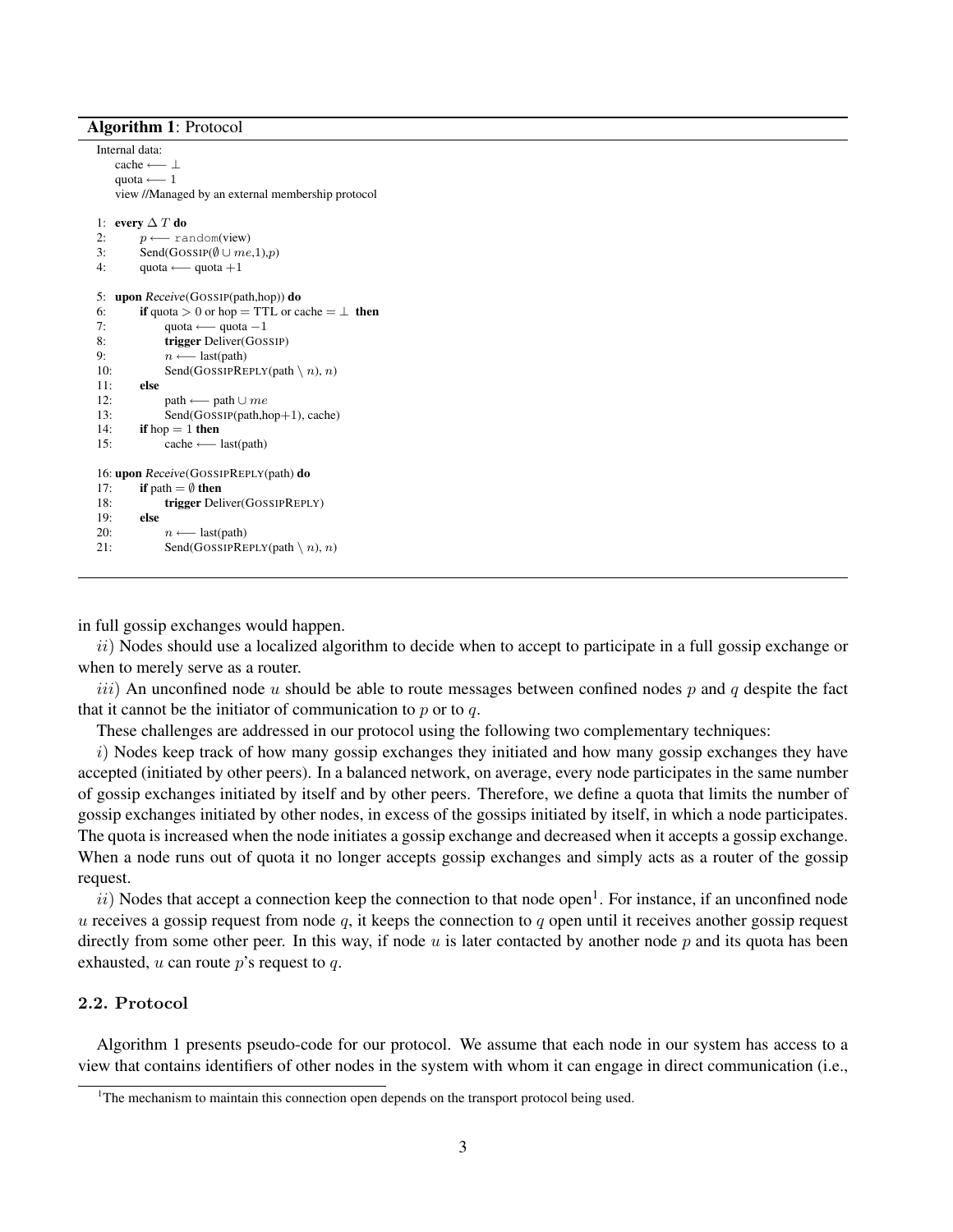unconfined nodes or nodes within the same confinement domain). The contents of the view is managed by an external peer sampling service, such as [17, 13], whose implementation details are not relevant to our approach.

As noted before, each node owns a quota value, initially set to 1, of gossip interactions it can accept from other peers. Additionally, each node keeps a single-entry *cache* of the connection to the last peer from which it received a gossip messages directly; the connection allows contacting that peer regardless of other connectivity constraints.

When out of quota, our protocol forwards gossip requests. We limit the maximum number of times that a message can be forwarded using a protocol parameter denoted TTL. This avoids network congestion scenarios due to the accumulation of messages in the system whose processing keeps being postponed.

Periodically (line 1) every node tries to initiate a gossip exchange with a peer selected at random from its local view (lines  $2 - 3$ ) by sending a GOSSIP message. The node also increases its quota (line 4), which will enable engagement in an additional gossip exchange initiated by another peer.

Upon receiving a GOSSIP message from a peer (line 5) a node engages in the gossip exchange if at least one of the following conditions is true: i) it has available quota (i.e. its quota value is above zero); ii) the GOSSIP message has been already forwarded TTL times; or  $iii$ ) the cache of the node does not contain a connection that can be used to route the GOSSIP message.

If none of the above conditions is met, the node simply routes the GOSSIP message using the connection in its cache (i.e., to the last peer from which it received a gossip messages directly). Notice that the node adds its own identifier to the path associated with this message. This is required to allow the bi-directional gossip exchange between nodes in distinct confinement domains, as the GOSSIPREPLY message has to traverse the inverse path in the network (lines  $16 - 21$ )<sup>2</sup>.

Whenever a node receives a GOSSIP message directly from its source (i.e, a GOSSIP message that has not been routed, line 14), it updates its cache. This means that the next time the node needs to route a GOSSIP message it will send to a different peer. GOSSIP messages that have been routed or GOSSIPREPLY messages do not update the cache.

We note that there is an interesting symbiosis between the cache and the quota mechanisms that helps in having routed GOSSIP messages quickly accepted. When node u adds to its cache a connection to p, p's quota is known to be greater than 0, as it has just initiated a gossip exchange; therefore,  $p$  is likely to still have a positive quota when a GOSSIP request is routed to it.

### 3. Experimental Evaluation

In this section we evaluate the efficacy of our approach. In particular we want to validate that the number of gossip exchanges in which peers engage is balanced across all peers, and assert the costs in terms of dissemination latency and the message forwarding overhead.

#### 3.1. Experimental Setup

We start by describing the experimental setup that we employed, and provide motivation for the network model used in the simulations. We conducted extensive simulations in the Peersim simulator [8], using its event driven engine. In our experiments we simulated 12800 nodes distributed in a variable number of distinct confinement domains that ranges from 1 (the equivalent of a flat network topology) to 12100. For simplicity, we model all unconfined nodes as belonging to domain 1. In each experiment, we ensure that each confinement domain has at least one node, and then we distribute the remaining nodes at random among all domains.

We configured each node with a static view that contains all other nodes in its own domain plus all nodes in domain 1 (i.e., all unconfined nodes). We have evaluated our approach using several values for the TTL parameter in order to assert its impact. In particular, we performed simulations for TTL values of 1, 2, 5 and 10. Notice that

 $2$ This requires nodes to keep these connections open for some time, by using an additional cache outside our protocol's scope.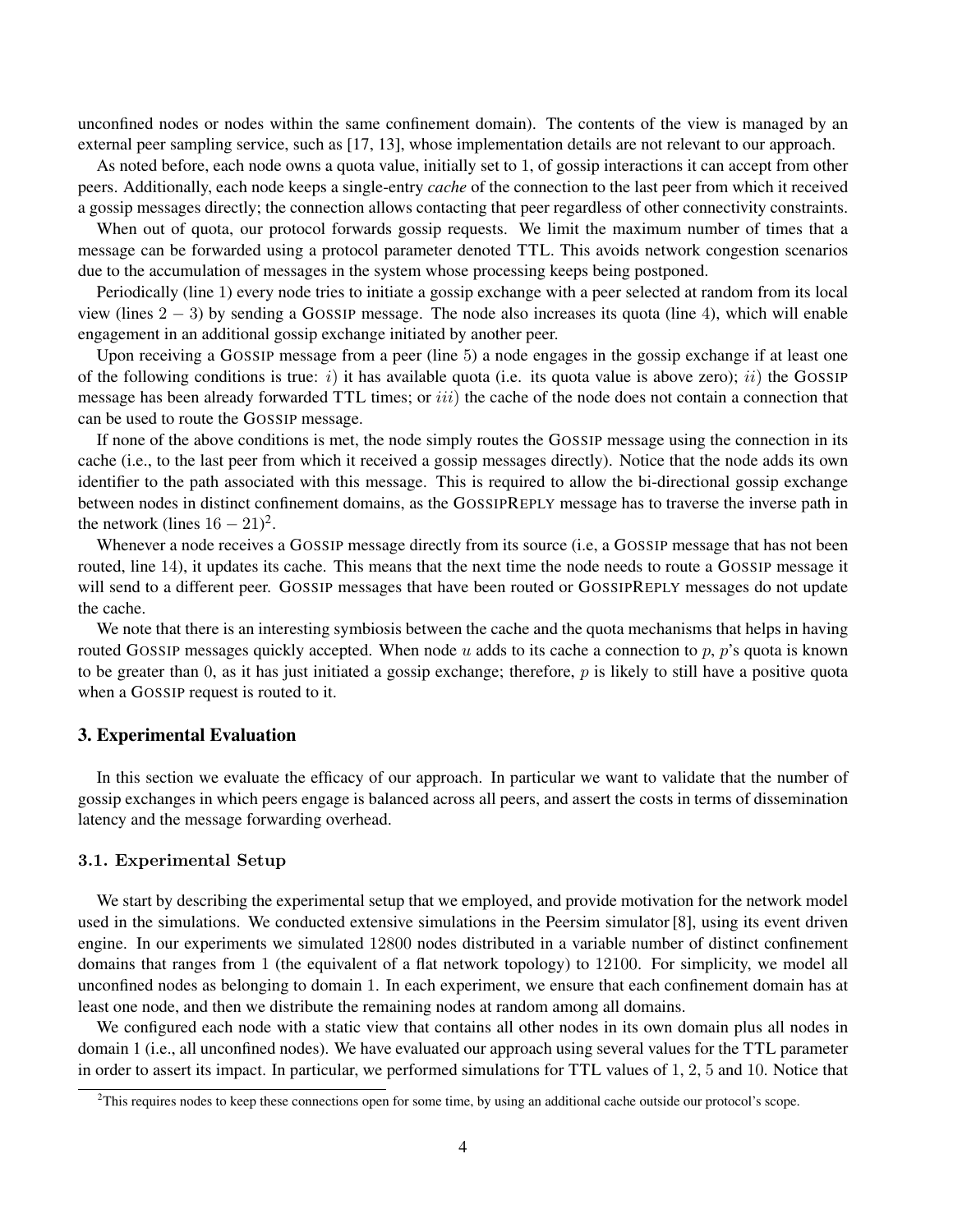a TTL value of 1 prevents a message from ever being routed, and corresponds to a classic gossip protocol, used as a baseline.

The state of the nodes is modeled by a single bit, initially set to 0. When an experiment begins, a random node sets its state to 1. Then, every node periodically gossips this value. When gossiping, nodes execute a simple anti-entropy protocol, in which they set their value to the largest value, between their own and the value received from its peer. This process models, in an abstract manner, the propagation of information in the population.

In each simulation each node initiates 500 gossip exchanges. Every node gossips its value every 10 time units, therefore a simulation takes 5000 units. Each link has a random latency between 2 and 7 simulator time units. All results reported in this paper are an average of 100 independent simulations. Confidence intervals reported in figures where calculated to a confidence of 95%.

#### 3.2. Experimental Results



**Figure 1. Max gossip exchanges / node.**

Figure 1 depicts the maximum number of gossip interactions in which a node participates for the scenarios described above. Notice that with a flat network (i.e., a single confinement domain) both the baseline (TTL = 1) and our approach behave similarly (for all tested TTL values). The maximum number of gossip interactions in which a single node participates is approximately 1000, which reflects a perfect balance: 500 interactions initiated by the node itself and another 500 that are initiated by other peers.

However, in scenarios with several confinement domains, the maximum number of gossip exchanges in which a single node may participate starts to rise with the baseline protocol. This is expected, as nodes that are in the Internet domain are selected for more gossip exchanges. As the number of domains increases, this effect becomes more visible. This happens because the number of nodes in the Internet domain decreases (given that we maintain the total number of nodes constant in our experiments). In a scenario with 12100 domains, the number of interactions in which a single node may be requested to participate approximates 20000. In sharp contrast, our approach, in all tested scenarios, is able to maintain a constant value which is very close to 1000. This shows that our approach effectively succeeds in balancing gossip interactions in networks with firewalls.

Figure 2 presents how long it takes to infect the entire population. With a flat network our approach presents an increase in latency of approximately 10 time units, that is, a single gossip round. This is observed for all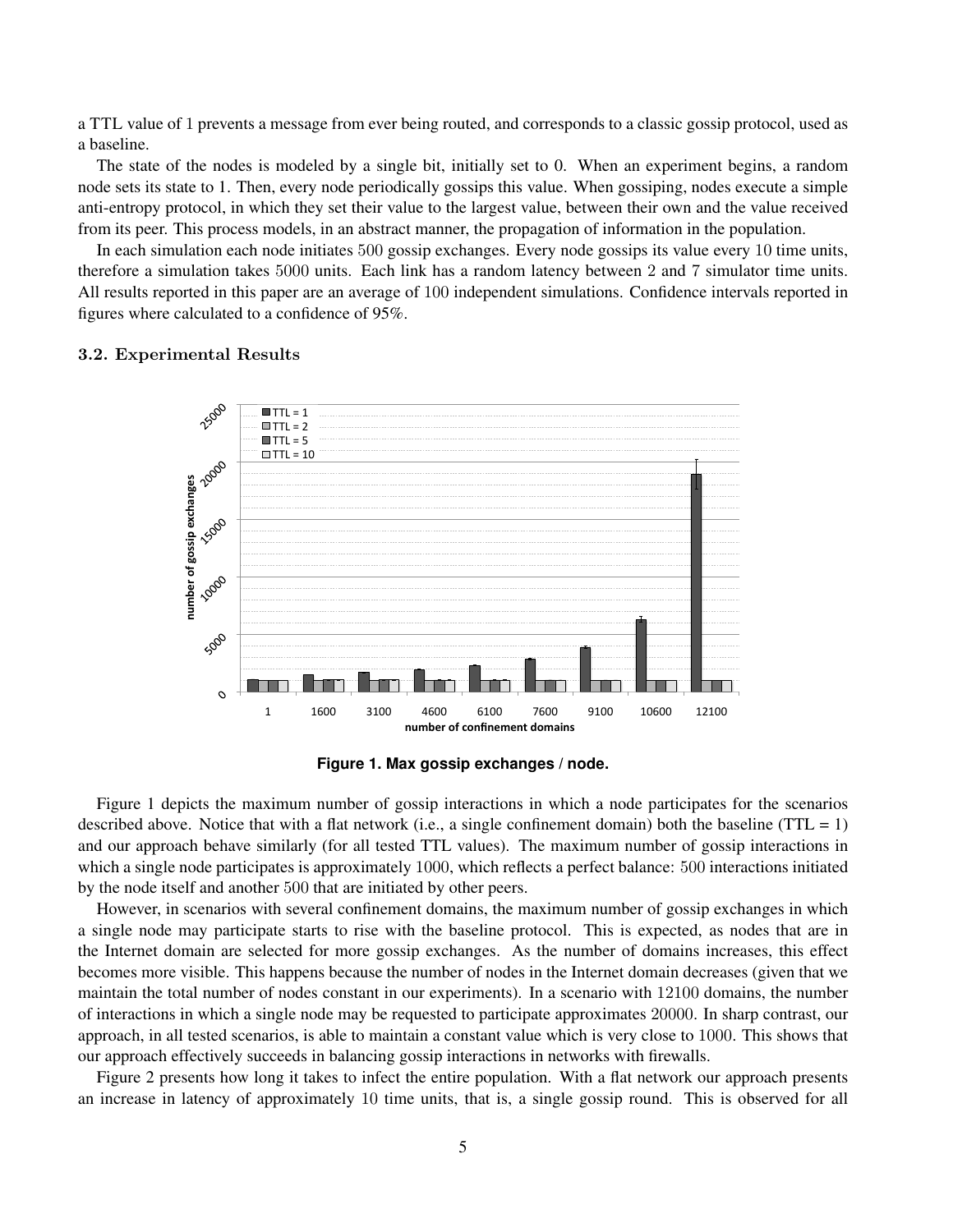

**Figure 2. Maximum Latency.**

TTL values. As the number of confinement domains increases, the latency increases slightly. This happens because more requests need to be routed, resulting in additional latency in gossip exchanges. Notice however that maximum increase in latency is only of 30 time units (roughly 3 gossip rounds).

Interestingly, as the number of confinement domains increases, the latency of the classic gossip approach decreases. This happens because the number of nodes in the Internet domain also decreases, which leads the system to behave like a centralized architecture. Therefore, the dissemination becomes very fast, by first contaminating the central Internet domain and then, having nodes in all other domains pulling the value from that domain. This is achieved at the cost of overloading unconfined nodes.



**Figure 3. Max forwarded messages / node.**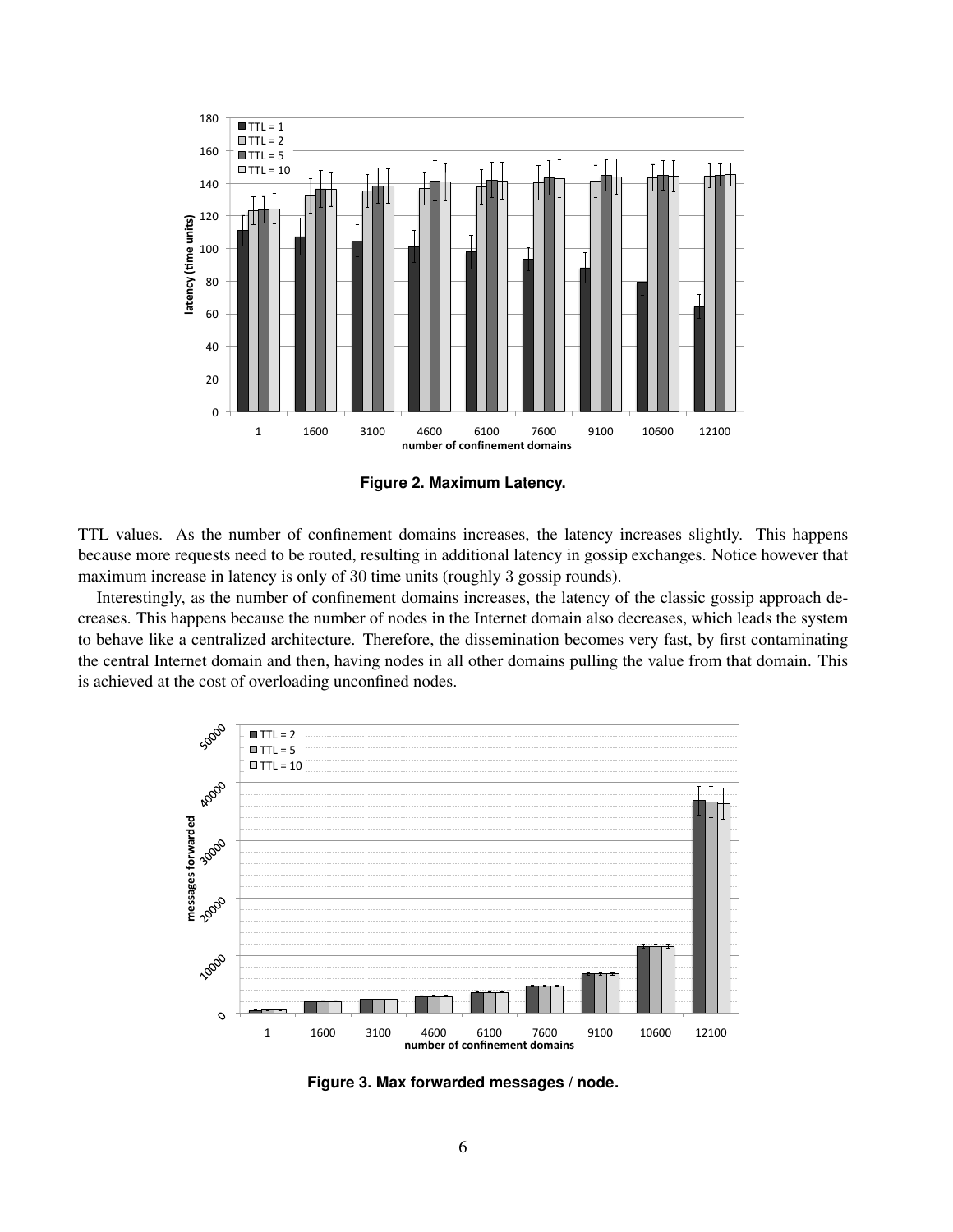Figure 3 depicts results for the maximum number of messages forwarded by a single node. This is a measure of the communication overhead that is imposed by our approach. In the flat network topology our approach presents a negligible overhead, given that there are few requests that need to be routed. As expected, when the number of confinement domains increases, the maximum number of forwarded messages by a single node also increases, as the nodes in the Internet domain are forced to route more requests to avoid being overloaded. Considering that the CPU overhead imposed by forwarding a message is low (the node does not need to deserialize the payload, check signatures, and so on), we believe this overhead is acceptable.

In our experiments the efficacy is mostly unaffected by the TTL configuration parameter. This is because with high probability most requests are accepted in their second hop.

### 4. Related Work

In this section we discuss various prior work on dealing with the fact that the Internet is not flat. There are essentially two approaches. One approach is to exploit the structure of the Internet, while the other tries to find ways to hide it. In the first approach, many overlay networks, structured and unstructured, have introduced the notion of *superpeers*. Superpeers are nodes that have static, globally addressable IP addresses, are well-connected and exhibit little churn, and are altruistic, generously providing their resources for the good of the entire overlay. The popular file sharing service Kazaa (www.kazaa.com) is a good example of an unstructured P2P network that uses superpeers. [18] explores how best to use superpeers in an unstructured network. Various others explored the use of superpeers in structured networks. These works can be subdivided into structured overlay networks that exploit heterogeneity but hide it to users, such as [15], and those overlays that expose the heterogeneity in the network, such as [16].

The other approach is to try to hide the structure of the Internet, so that all peers can directly communicate with one another. Some firewalls support explicit protocols for tunneling, such as [12]. Since this is not widely supported, another option is hole-punching through NAT boxes [10]. Based on hole-punching, Nylon is a gossipbased service that provides each peer with a random sample of nodes that it can communicate with [11]. [4] finds that hole-punching works for UDP in about 80% of cases, and for TCP in about 65% of cases.

Our work can be thought of as combining advantages of both approaches. We use a superpeer approach that does not require any special features of firewalls, but the only extra work that the superpeers do is forwarding traffic. Otherwise, all peers are equal participants. This hybrid approach does not prevent the overlay protocol from exploiting heterogeneity or proximity. Thus protocols that try to exploit heterogeneity such as HEAP [5] can take advantage of our approach to overcome the presence of firewalls, while allowing hosts with high capacity, even confined ones, to do more work than others.

Finally, previous works (such as [7]) have evaluated the performance of gossip protocols over random graphs. Typically these works assume either a regular graph, or that every pair of nodes can exchange messages directly. In our work we are studying the behavior of gossip protocols in scenarios that impose limitations to which nodes can interact directly.

#### 5. Conclusion

We have presented a new approach to balance gossip exchanges in networks with firewalls and NAT boxes. When compared with classic gossip protocols, our approach is able to ensure that all nodes in the system participate in a similar number of gossip exchanges independent of the network topology. Moreover, we have presented experimental results showing that the increase in latency imposed by our solution is acceptably low, and that the communication overhead is acceptable for gossip-based applications that are CPU intensive.